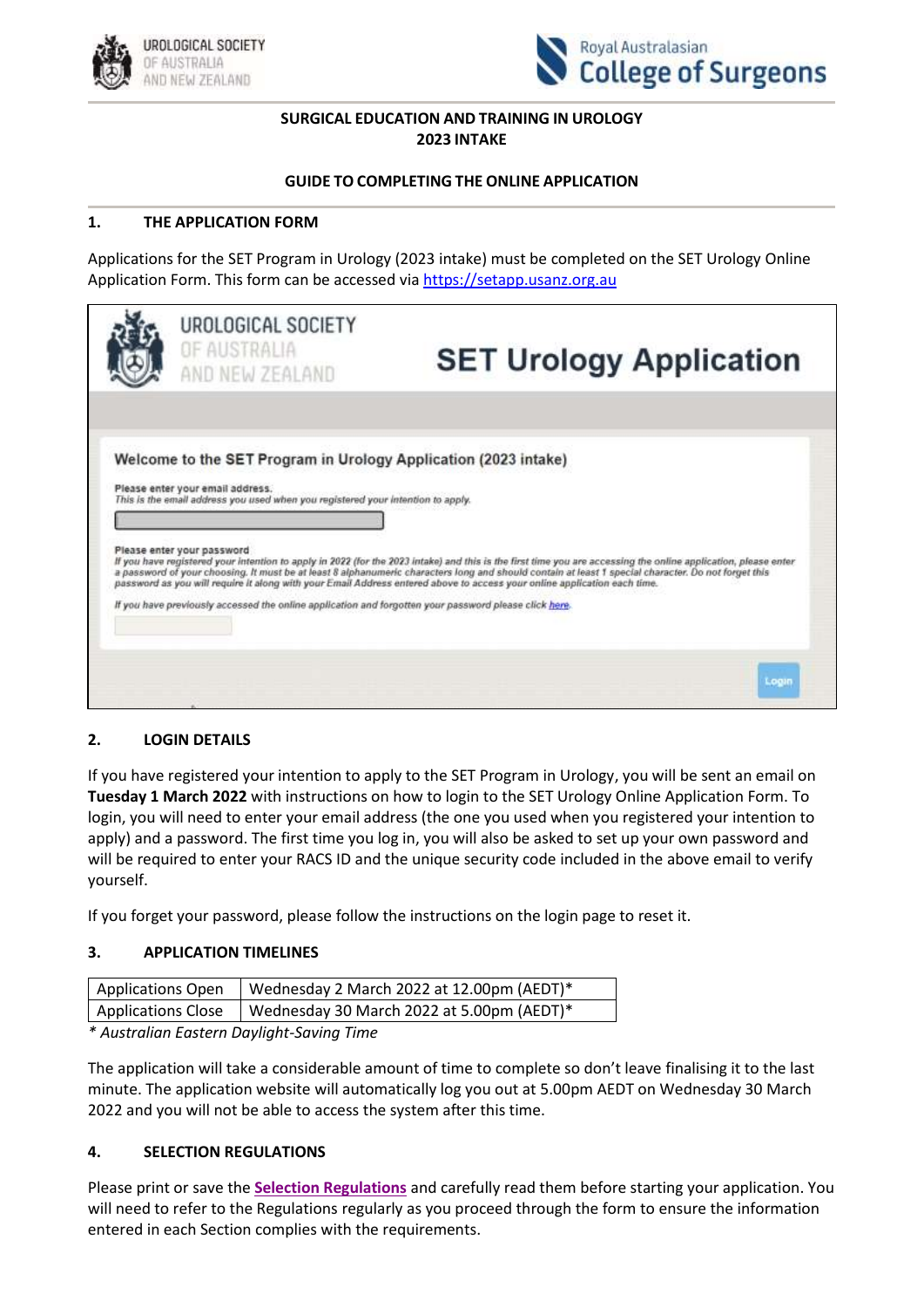# **5. USE OF TECHNOLOGY**

The online application form is designed for access via a web browser on a PC or Mac. While it may work on a tablet or phone, use of these is not recommended. Functionality of the form cannot be guaranteed if an old version of a browser is used.

**Do NOT** use your browser's back and forward buttons to navigate through the form as this may result in the loss of information entered. Use the '**Next'** and **'Previous'** buttons located at the bottom of each page to navigate through the form.

For security reasons, you will be allocated a token every time you login, which will expire after 3 hours. After 3 hours, you will be taken back to the login page. Please don't leave the page open when you leave your computer as you may lose data, particularly if you come back hours later and try to resume where you have left off (e.g. your computer may have gone into sleep mode etc). Always click '**Next**'; '**Previous**'; or '**Contents**' to save your data and ideally log out before closing your browser window.

# **6. COMPLETING THE APPLICATION FORM**

The SET Urology Online Application form comprises your structured curriculum vitae. You cannot provide anything more than what is stipulated on the form. Each of the scored components is detailed in the Selection Regulations. The Regulations also clearly stipulate the items that will not be scored.

You can access your application on multiple occasions to enter information. You can also complete or partially complete any Section.

Information entered or uploaded is progressively saved and will be displayed again upon next login. Just remember to use the, '**Contents', 'Next' or 'Previous'** buttons to ensure your data is saved. All information entered in your application is stored centrally and backed up daily.

| <b>Section</b> |                                                                     | Evidence |
|----------------|---------------------------------------------------------------------|----------|
|                |                                                                     | Required |
| 1.             | <b>Personal Details</b>                                             |          |
| 2.             | <b>Eligibility Requirements</b>                                     |          |
| 3.             | Appointments                                                        |          |
| 4.             | Referees - Primary Supervising Consultants                          |          |
| 5.             | Referees - Reserve Supervising Consultants                          |          |
| 6.             | Referees - Primary Allied Health Professionals                      |          |
| 7.             | Referees - Reserve Allied Health Professionals                      |          |
| 8.             | <b>Courses and Examination</b>                                      | ✓        |
| 9.             | Qualifications                                                      |          |
|                | 10. Professional Development Activities (Medical/Technical)         |          |
|                | 11. Professional Development Activities (Non-Medical/Non-Technical) |          |
|                | 12. Publications and Ongoing Research                               |          |
|                | 13. Presentations                                                   |          |
|                | 14. Prizes, Awards, Leadership                                      |          |
|                | 15. Rural/Regional Origin and Experience                            |          |
|                | 16. Intention to Defer                                              |          |
|                | 17. Training Region Preferences (Australian applicants only)        |          |
|                | 18. Final Declaration                                               |          |

The online application form is divided into 17 sections. These are: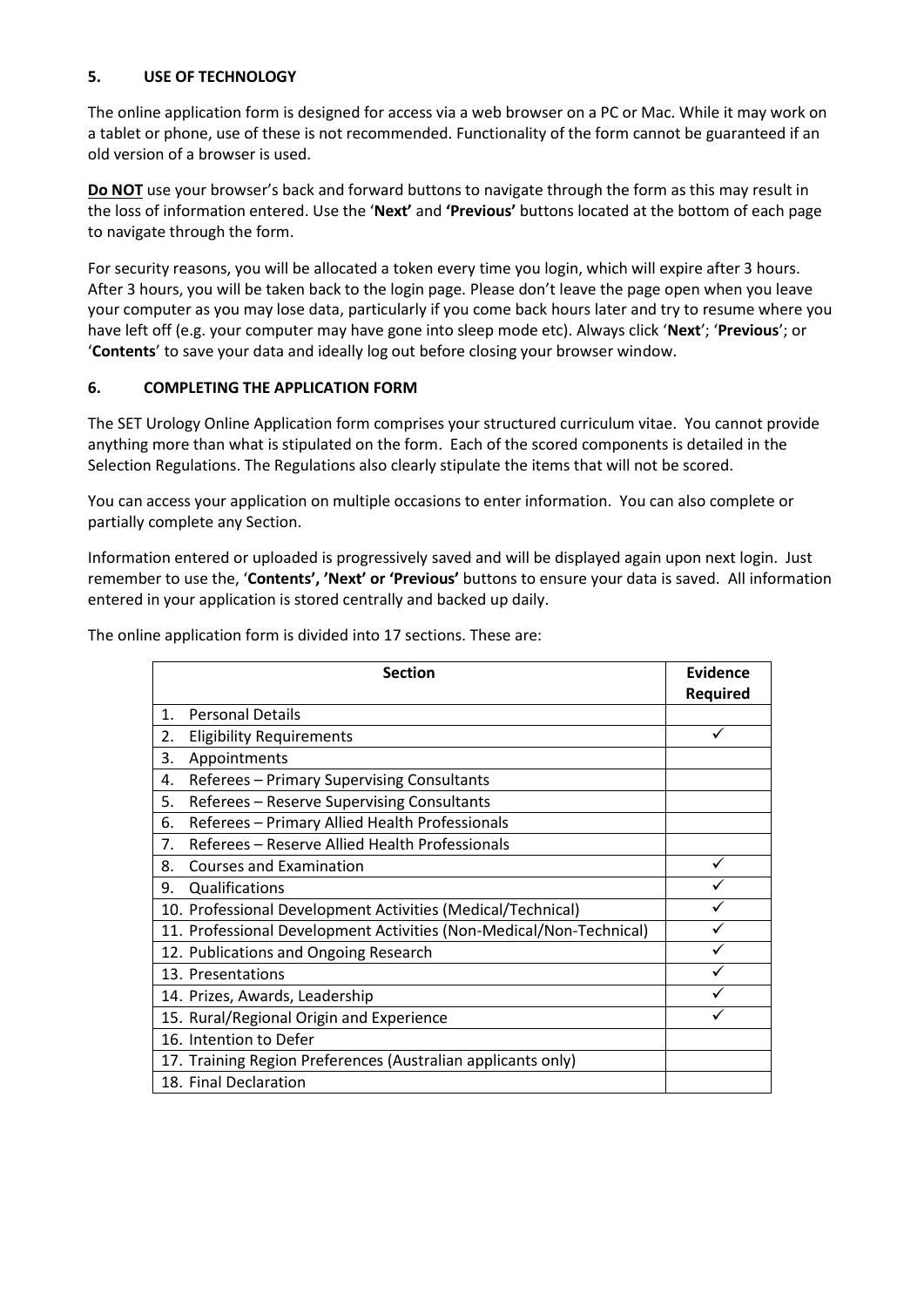# **7. REQUIREMENTS FOR DOCUMENTARY EVIDENCE?**

Several sections require the submission of documentary evidence. Please refer to the information below regarding the provision of documentary evidence:

- Evidence must support and verify all claims. Evidence must have been issued by a recognised third party (e.g. University, Hospital, Journal, Conference Organiser, Scientific Convenor, etc.).
- Ensure that all necessary evidence is included in your application at the time of submission. No additional evidence will be accepted once your application has been submitted.
- Achievements that are not accompanied by the appropriate evidence as specified in the Regulations, or where the evidence does not meet the verification requirements will not be awarded points.
- Ensure you upload the correct documentation as forms of evidence other than what is outlined in the Regulations will not be accepted.
- Evidence that was accepted in the past will not be accepted on the basis that it has been accepted previously. All evidence must comply with the Regulations for the current Selection process/year.
- In most cases, evidence must be retrospective. Prospective evidence will not be accepted. Exceptions to this are noted in the Sections relating to Presentations and Publications.
- Where a signature is required on documentary evidence, the signature must be either a physical, handwritten signature or an electronic scanned version of such a signature. Address blocks, typed signatures and email signatures are not acceptable.
- Scanned handwritten information or photos of documents **WILL NOT** be accepted.
- Letters of evidence must be dated.
- All documentary evidence must be in English. If any documentary evidence is in a language other than English, a certified translation must be provided.
- Evidence must be saved as PDF file and each file must be no more than 2mb in size. Any file exceeding this will be rejected.
- Documents should be scanned in black and white (not colour or greyscale) at 300 dots per inch (dpi).
- Multiple documents will need to be combined into one file prior to uploading into the relevant section of the application.

# **8. HELP AND ASSISTANCE**

The Selection Regulations contain extensive information about all aspects of the selection process and specific information about each section of the Application Form.

If you need additional assistance or are experiencing technical difficulties with the form, please send an email t[o deborahklein@usanz.org.au](mailto:deborahklein@usanz.org.au) with the subject of your email being **SET Urology Helpdesk Enquiry.**

Once your enquiry is received, a USANZ staff member will contact you as soon as possible to provide appropriate information. Please note, USANZ can only provide brief, reasonable advice on application content, and there may be a short delay in responding.

### **Only enquiries lodged by email will be accepted. Phone enquiries will not be answered.**

# **9. REVIEWING AND SAVING YOUR APPLICATION**

We encourage you to review your application regularly and save a copy of the final version prior to submission. You can preview a PDF version of your application at any time via the **Print Application** button which is located on the **Contents** page.

Before submitting your application, please ensure all data and documentation you wish to provide has been entered and is accurate. Once you submit your application you will not be able to access your application to make any amendments. Any additional documentation will not be accepted after applications close and you will not be contacted to clarify aspects of your application, or to request further documentation to support your application.